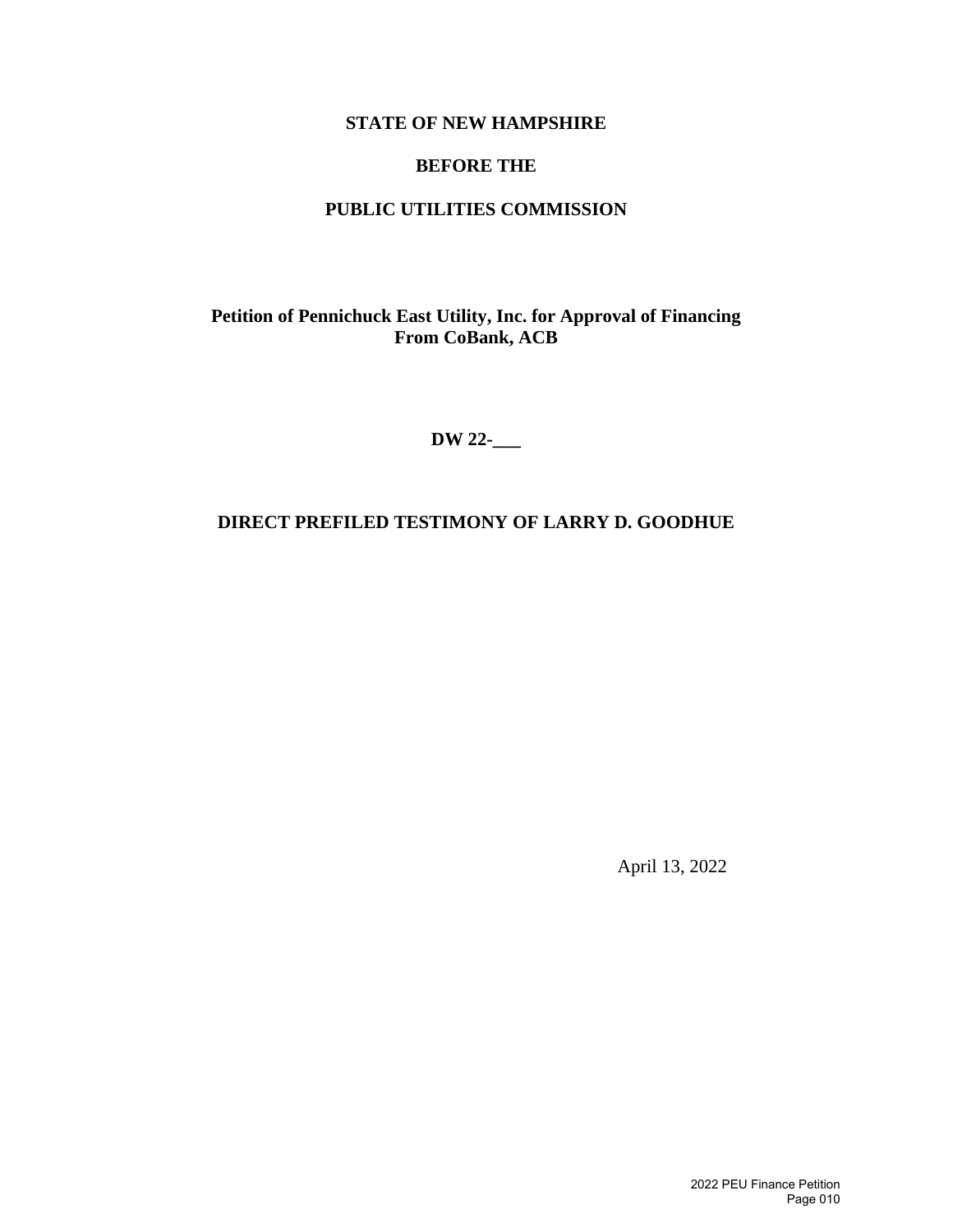| 1              | Q. | What is your name and what is your position with Pennichuck East Utility, Inc.?            |
|----------------|----|--------------------------------------------------------------------------------------------|
| $\overline{2}$ | A. | My name is Larry D. Goodhue. I am the Chief Executive Officer and Chief Financial          |
| 3              |    | Officer of Pennichuck East Utility, Inc. (the "Company" or "PEU"). I have been             |
| 4              |    | employed with the Company since December 2006. I also serve as Chief Executive             |
| 5              |    | Officer and Chief Financial Officer of the Company's parent, Pennichuck Corporation        |
| 6              |    | ("Pennichuck"). I am a licensed Certified Public Accountant in New Hampshire; my           |
| 7              |    | license is currently in an inactive status.                                                |
| 8              | Q. | Please describe your educational background.                                               |
| 9              | A. | I have a Bachelor's in Science degree in Business Administration with a major in           |
| 10             |    | Accounting from Merrimack College in North Andover, Massachusetts.                         |
| 11             | Q. | Please describe your professional background.                                              |
| 12             | A. | Prior to joining the Company, I was the Vice President of Finance and Administration       |
| 13             |    | and previously the Controller with METRObility Optical Systems, Inc. from September        |
| 14             |    | 2000 to June 2006. In my more recent role with METRObility, I was responsible for all      |
| 15             |    | financial, accounting, treasury and administration functions for a manufacturer of optical |
| 16             |    | networking hardware and software. Prior to joining METRObility, I held various senior      |
| 17             |    | management and accounting positions in several companies.                                  |
| 18             | Q. | What are your responsibilities as Chief Executive Officer and Chief Financial              |
| 19             |    | Officer of the Company, and Chief Executive Officer and Chief Financial Officer of         |
| 20             |    | Pennichuck?                                                                                |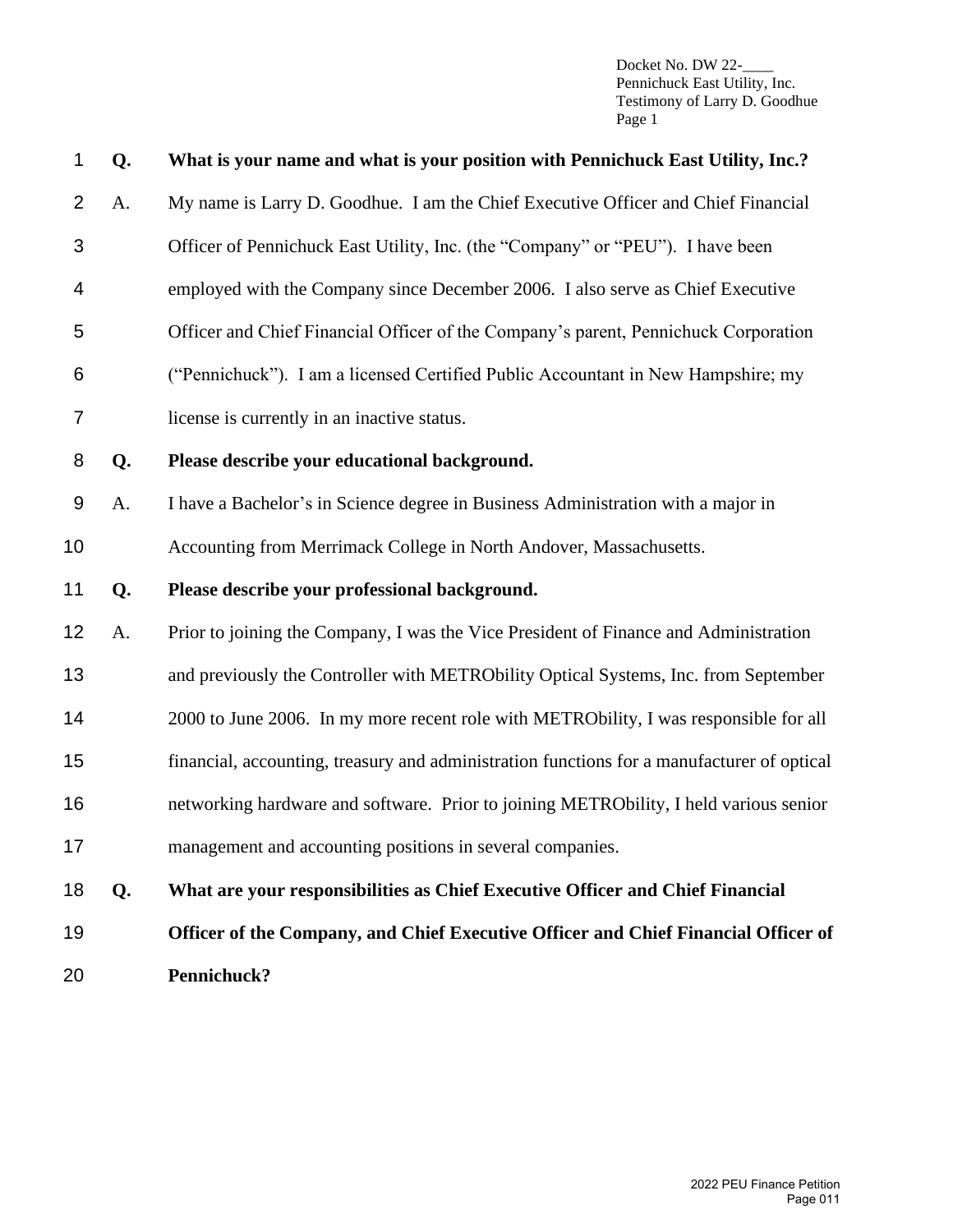| 1              | A. | Including my primary responsibilities as Chief Executive Officer, with ultimate            |
|----------------|----|--------------------------------------------------------------------------------------------|
| $\overline{2}$ |    | responsibility for all aspects of the Company, I am responsible for the overall financial  |
| 3              |    | management of the Company including financing, accounting, compliance and                  |
| 4              |    | budgeting. My responsibilities include issuance and repayment of debt, as well as          |
| 5              |    | quarterly and annual financial and regulatory reporting and compliance. I work with the    |
| 6              |    | Chief Operating Officer of the Company to determine the lowest cost alternatives           |
| 7              |    | available to fund the capital requirements of the Company, which result from the           |
| 8              |    | Company's annual capital expenditures and its current debt maturities.                     |
| 9              | Q. | Have you previously testified before this or any other regulatory commission or            |
| 10             |    | governmental authority?                                                                    |
| 11             | A. | Yes. I have submitted written testimony in the following financing and rate dockets before |
| 12             |    | the New Hampshire Public Utilities Commission (the "Commission"):                          |
| 13             |    | Financings for Pennichuck East Utility, Inc. - DW 12-349, DW 13-017, DW 13-125, DW         |
| 14             |    | 14-020, DW 14-191, DW 14-282, DW 14-321, DW 15-044, 16-234, DW 17-055, DW 17-              |
| 15             |    | 157, DW 18-101, DW 18-132, DW 19-069, DW 19-112, DW 20-081, DW 21-102, DW                  |
| 16             |    | 21-129 and DW 22-013;                                                                      |
| 17             |    | Financings for Pennichuck Water Works, Inc. - DW 14-021, DW 14-130, DW 15-046,             |
| 18             |    | DW 15-196, and DW 16-236, DW 17-183, DW 18-133, DW 19-026, DW 20-055, DW 20-               |
| 19             |    | 064, and DW 20-157;                                                                        |
| 20             |    | Financings for Pittsfield Aqueduct Company, Inc. - DW 15-045, and DW 16-235, and DW        |
|                |    |                                                                                            |

18-033;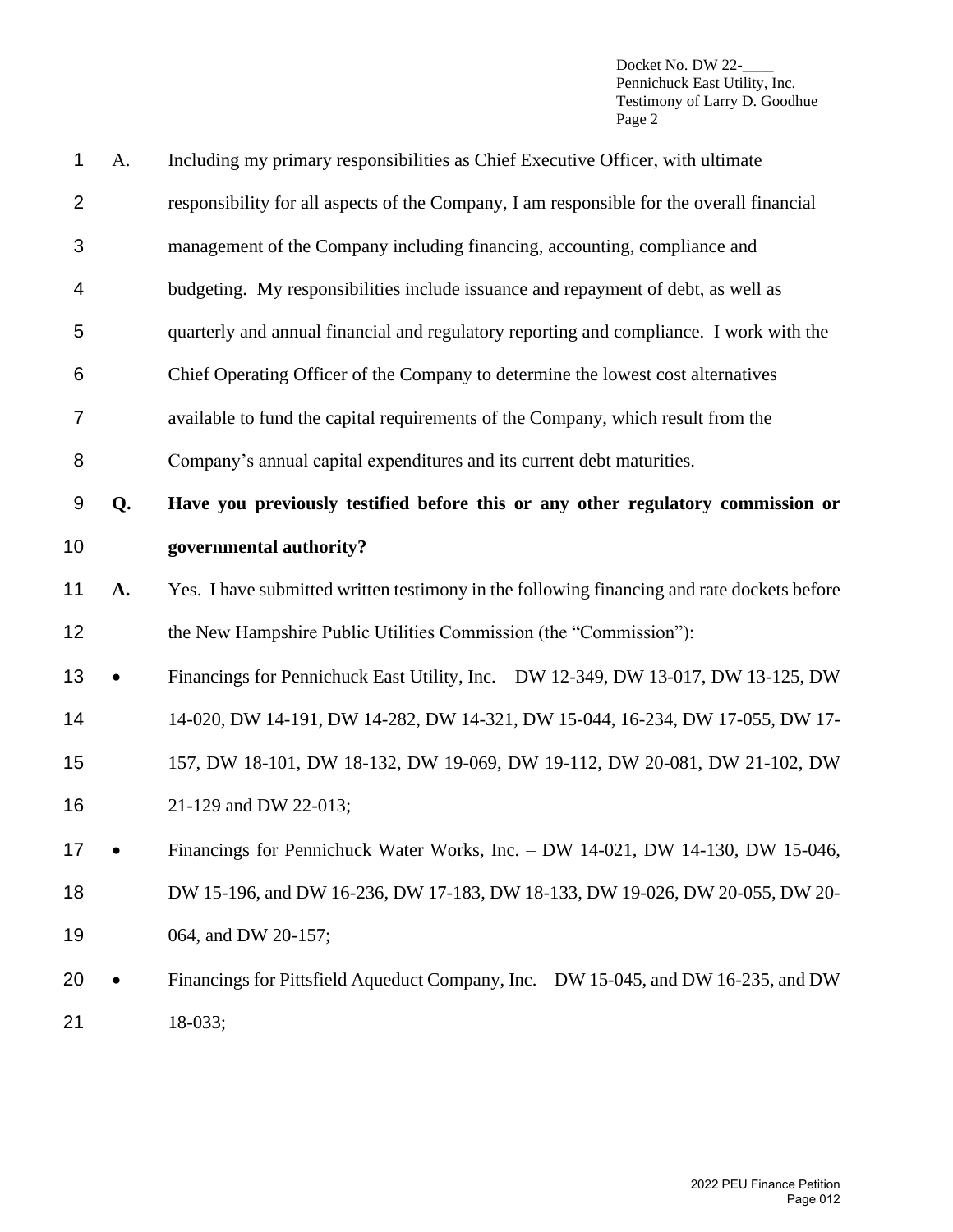| $\mathbf 1$     |    | Permanent and Temporary Rate Increase Proceedings for: Pennichuck Water Works, Inc. -      |
|-----------------|----|--------------------------------------------------------------------------------------------|
| $\overline{2}$  |    | DW 13-130; DW 16-806; DW 19-084 and DW 20-085; Pennichuck East Utility, Inc. -             |
| 3               |    | DW 13-126, DW 17-128 and DW 20-156; and Pittsfield Aqueduct Company, Inc. - DW             |
| 4               |    | 13-128 and DW 20-153.                                                                      |
| 5               |    |                                                                                            |
| 6               | Q. | What financings are proposed by the Company in its petition in this proceeding (the        |
| 7               |    | "Proposed Financing").                                                                     |
| 8               | A. | The Company is proposing one new debt financing: a term loan for \$665,936 from            |
| 9               |    | CoBank, ACB ("CoBank") to fund 2021 capital projects not funded by State Revolving         |
| 10              |    | Fund ("SRF") or Drinking Water and Groundwater Trust Fund ("DWGTF") loans or               |
| 11              |    | grants, as a repayment and refinance of amounts borrowed under the Company's Fixed         |
| 12              |    | Asset Line of Credit ("FALOC") for those projects during 2021, and as included in the      |
| 13              |    | Company's QCPAC filing with the Commission in Docket No. DW 22-005.                        |
| 14              | Q. | Did you supervise the preparation of the Company's petition for authority to issue         |
| 15              |    | long term debt?                                                                            |
| 16              | A. | Yes.                                                                                       |
| 17 <sub>1</sub> | Q. | Does the Company have on file with the Commission a certification statement in its         |
| 18              |    | Annual Report with respect to its book, papers and records?                                |
| 19              | A. | Yes.                                                                                       |
| 20              | Q. | Please explain the purpose of the proposed CoBank term loan financing.                     |
| 21              | A. | During 2021, approximately \$665,936 of capital improvements were made by PEU for a        |
| 22              |    | number of specific projects, routine maintenance capital projects, and other non-recurring |
| 23              |    | capital expenditures, which were either not funded by the 0.1 DSRR account or did not      |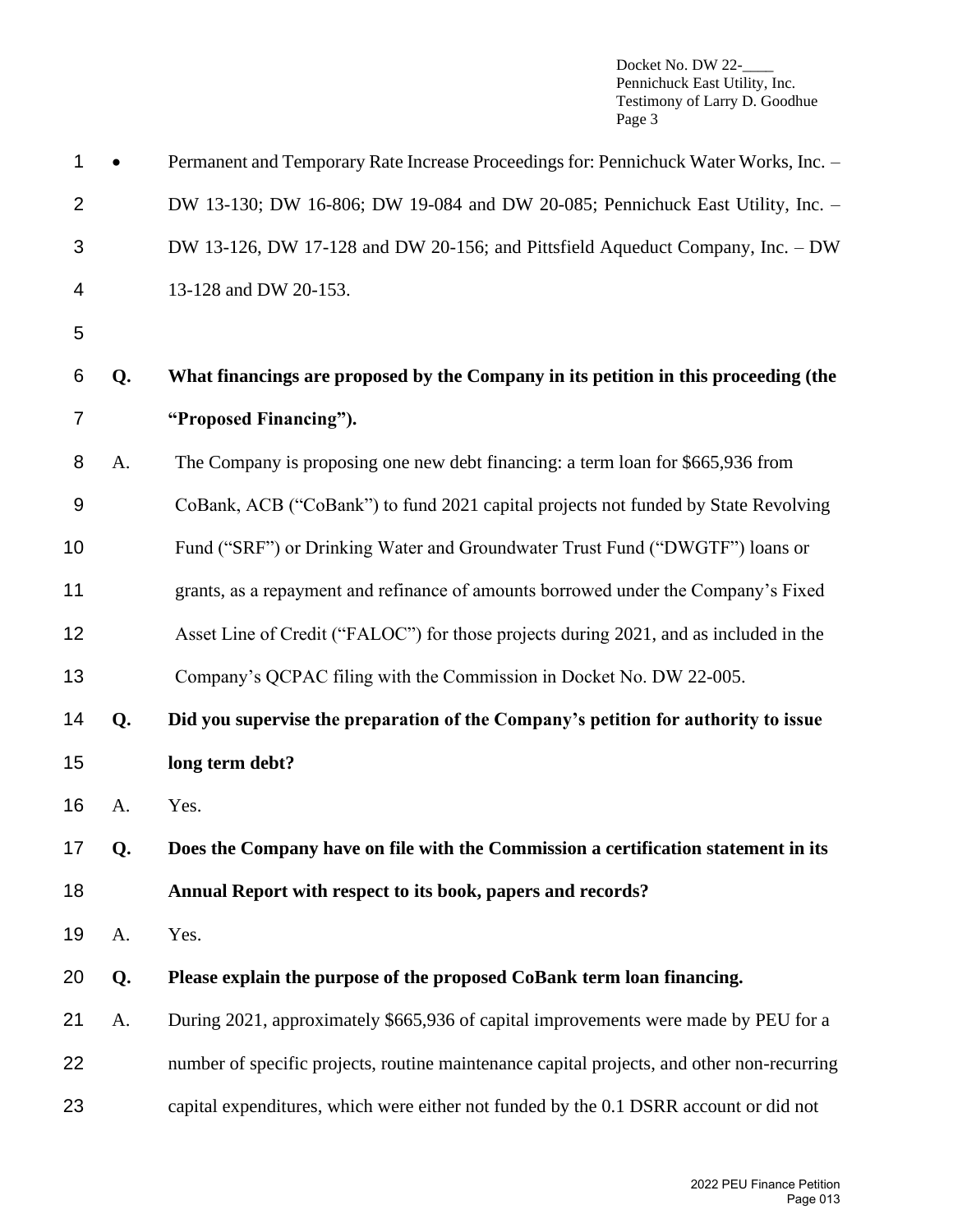| $\mathbf 1$    |    | qualify for SRF or DWGTF funding. An overview of these projects is further described  |
|----------------|----|---------------------------------------------------------------------------------------|
| $\overline{2}$ |    | in the testimony of the Company's Chief Engineer, John Boisvert, included with the    |
| 3              |    | Company's filing, which provides the details regarding the scope and need for these   |
| 4              |    | completed and/or planned projects. The financing with CoBank is needed to repay the   |
| 5              |    | amounts drawn on the Company's FALOC for these projects during 2021. This amount      |
| 6              |    | is consistent with the amounts included on the schedules submitted for PEU's QCPAC    |
| $\overline{7}$ |    | filing under Docket No. DW 22-005.                                                    |
| 8              | Q. | Mr. Goodhue, before explaining the details of the proposed financings, would you      |
| $9$            |    | like to provide some history regarding the ownership of PEU and how that history      |
| 10             |    | supports this request for financing approval?                                         |
| 11             | A. | Yes. Currently, PEU is a wholly owned subsidiary of Pennichuck, which is, in turn,    |
| 12             |    | wholly owned by the City of Nashua, New Hampshire (City). The City acquired its       |
| 13             |    | ownership of Pennichuck on January 25, 2012, pursuant to this Commission's Order No.  |
| 14             |    | 25,292 (November 23, 2011) (Approving Acquisition and Settlement Agreement). Prior    |
| 15             |    | to this acquisition by the City, Pennichuck's shares were traded on a public stock    |
| 16             |    | exchange (the NASDAQ exchange). This change in the ultimate ownership of PEU's        |
| 17             |    | parent, Pennichuck, from a publicly traded shareholder ownership to ownership by the  |
| 18             |    | City has had important consequences for the operation of PEU.                         |
| 19             |    |                                                                                       |
| 20             |    | One of the consequences is that PEU, after the City's acquisition of Pennichuck, no   |
| 21             |    | longer has access to private equity markets, thru its parent company, as a method of  |
| 22             |    | financing its capital needs. As contemplated by deliberations during the Commission's |
| 23             |    | proceeding to approve the City's acquisition of Pennichuck in DW 11-026, after the    |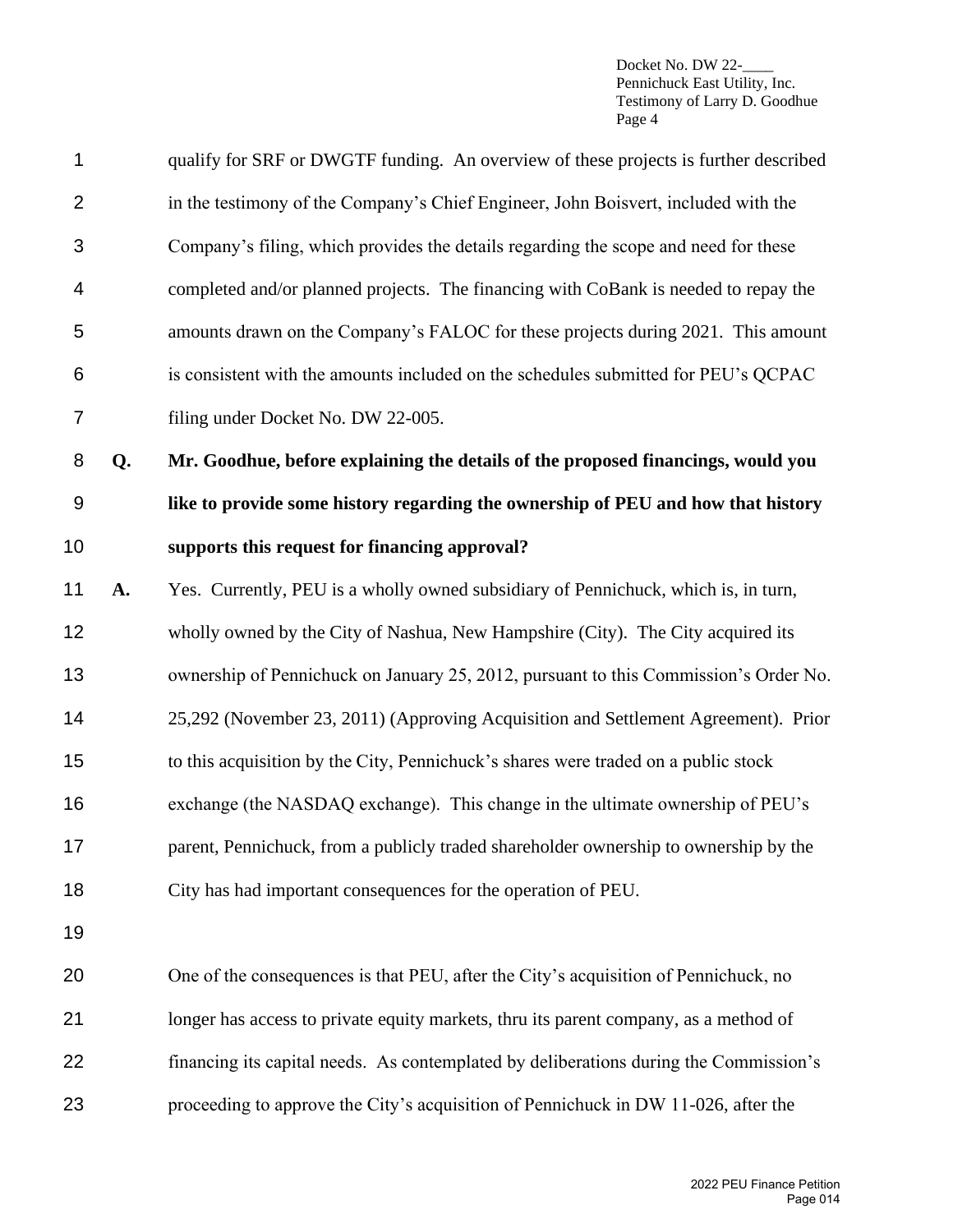| $\mathbf 1$    |    | acquisition, PEU was expected to finance its on-going capital needs entirely through the      |
|----------------|----|-----------------------------------------------------------------------------------------------|
| $\overline{2}$ |    | issuance of debt. One result of this anticipated debt financing is that the weighted          |
| 3              |    | average cost of PEU's capital is significantly lower than it was prior to the City's          |
| 4              |    | acquisition. This lower cost of capital has direct benefits for PEU's customers. Under        |
| 5              |    | the dockets for DW 17-128 and DW 20-156, the Company provided support for its                 |
| 6              |    | existing capital structure, for which approval was granted for a modified rate setting        |
| 7              |    | methodology in Order No. 26,179, and further enhanced in Order No. 26,586. This               |
| 8              |    | financing petition is directly related to the Company's current debt needs for the            |
| 9              |    | reimbursement financing for its investment in capital projects that were completed and        |
| 10             |    | used and useful during 2021, converting short term borrowings under its Fixed Asset           |
| 11             |    | Line of Credit to long term debt with a fixed interest rate and term to maturity, consistent  |
| 12             |    | with the rate structure approved in the referenced Orders, and in conformity with the         |
| 13             |    | Company's annual QCPAC filings.                                                               |
| 14             |    |                                                                                               |
| 15             | Q. | Please describe CoBank and its relationship with the Company.                                 |
| 16             | A. | CoBank is a federally chartered bank under the Farm Credit Act of 1971, as amended.           |
| 17             |    | Unlike commercial banks and other financial institutions, it is restricted to making loans    |
| 18             |    | and leases and providing financial solutions to eligible borrowers in the agribusiness and    |
| 19             |    | rural utility industries and certain related entities as defined under the Farm Credit Act of |
| 20             |    | 1971. The characteristics of the Company's service territory are consistent with              |
| 21             |    | CoBank's charter and mission, and CoBank can therefore provide short, intermediate and        |
| 22             |    | long-term loans to the Company in connection with its capital requirements.                   |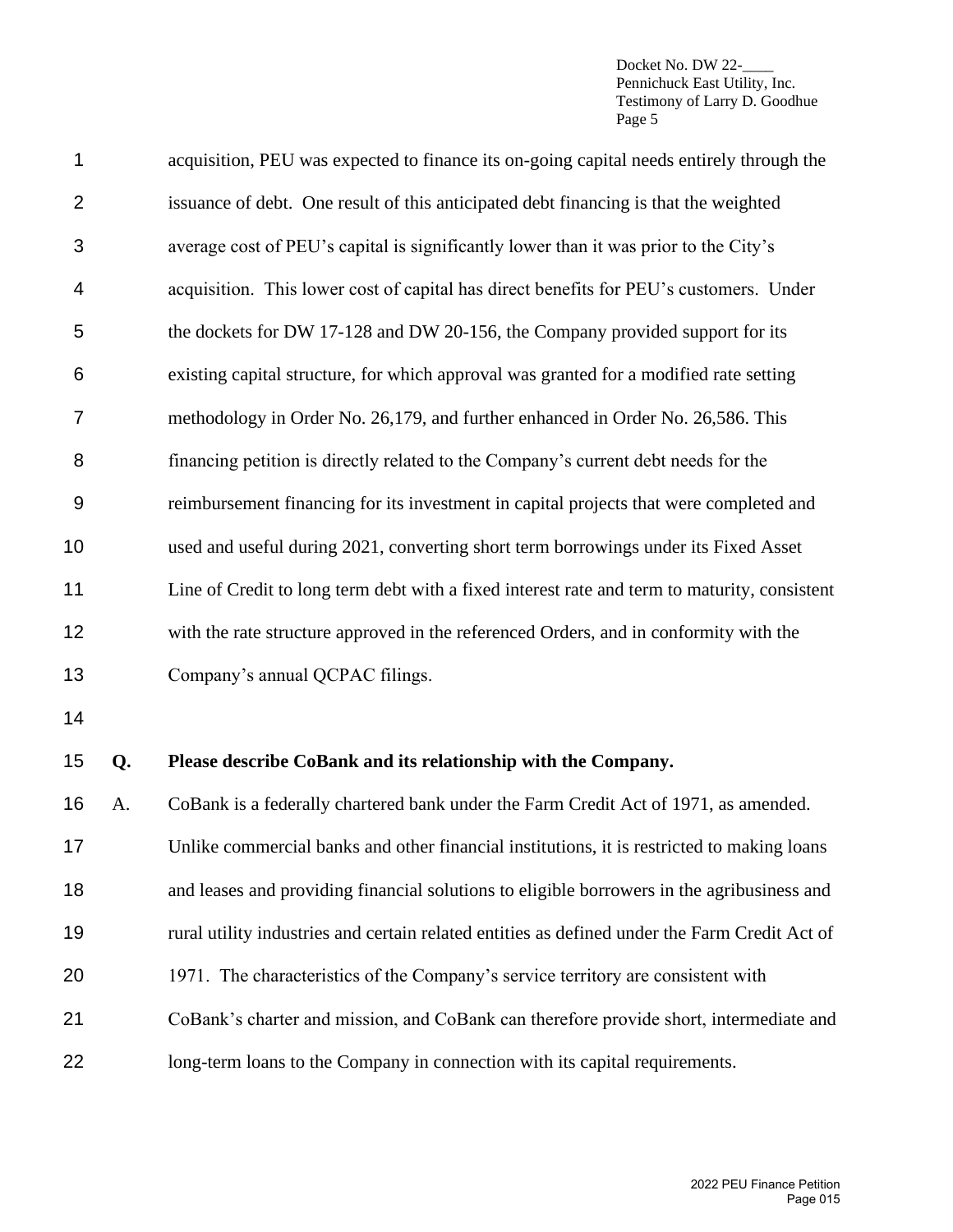| 1                | The Company entered into a Master Loan Agreement with CoBank effective February 9,          |
|------------------|---------------------------------------------------------------------------------------------|
| $\overline{2}$   | 2010 (the "Master Loan Agreement"), which provides the framework for CoBank to              |
| 3                | make loans to the Company from time to time. The Master Loan Agreement was filed            |
| 4                | with the Commission in Docket No. DW 09-134. In March 2010, the Company utilized            |
| 5                | CoBank to replace \$4.5 million of maturing debt and to establish a \$1.5 million revolving |
| 6                | line of credit pursuant to Order No. 25,041 in Docket No. DW 09-134. The \$1.5 million      |
| 7                | revolving line of credit expired in March 2012. Additionally, in May 2013, the Company      |
| 8                | entered into two new loans with CoBank, in the amount of \$925,000 and \$1,723,150, for     |
| $\boldsymbol{9}$ | terms of 20 years and 10 years, respectively, pursuant to Order No. 25,480 in Docket No.    |
| 10               | DW 13-017. Also, the Company entered into a new loan with CoBank in March 2015, in          |
| 11               | the amount of \$625,000, for a term of 25 years, pursuant to Order No. 25,746 in Docket     |
| 12               | No. DW 14-282; another loan with CoBank for \$2.2 million for a term of 25 years,           |
| 13               | pursuant to Order No. 25,890 in Docket No. DW 16-234; another loan with CoBank for          |
| 14               | \$350,078 for 25 years, pursuant to Order No. 26,117 in Docket No. DW 17-157; another       |
| 15               | loan with CoBank for \$1,153,000 for 25 years, pursuant to Order No. 26,253 in Docket       |
| 16               | No. DW 19-069; and another loan with CoBank for \$800,122 for 25 years, pursuant to         |
| 17               | Order No. 26,418 in Docket No. DW 20-081; and another loan with CoBank for                  |
| 18               | \$1,135,409 for 25 years, pursuant to Order No. 26,507 in Docket No. DW 21-102; and         |
| 19               | one more loan with CoBank for \$2,546,632 for 25 years, pursuant to Order No. 26,538 in     |
| 20               | Docket No. DW 21-129.                                                                       |
| 21               | CoBank is a Government Sponsored Enterprise ("GSE") owned by its customers, who             |
| 22               | consist of agricultural cooperatives, rural energy, communications and water companies      |
| 23               | and other businesses that serve rural America. As a GSE, CoBank issues its debt             |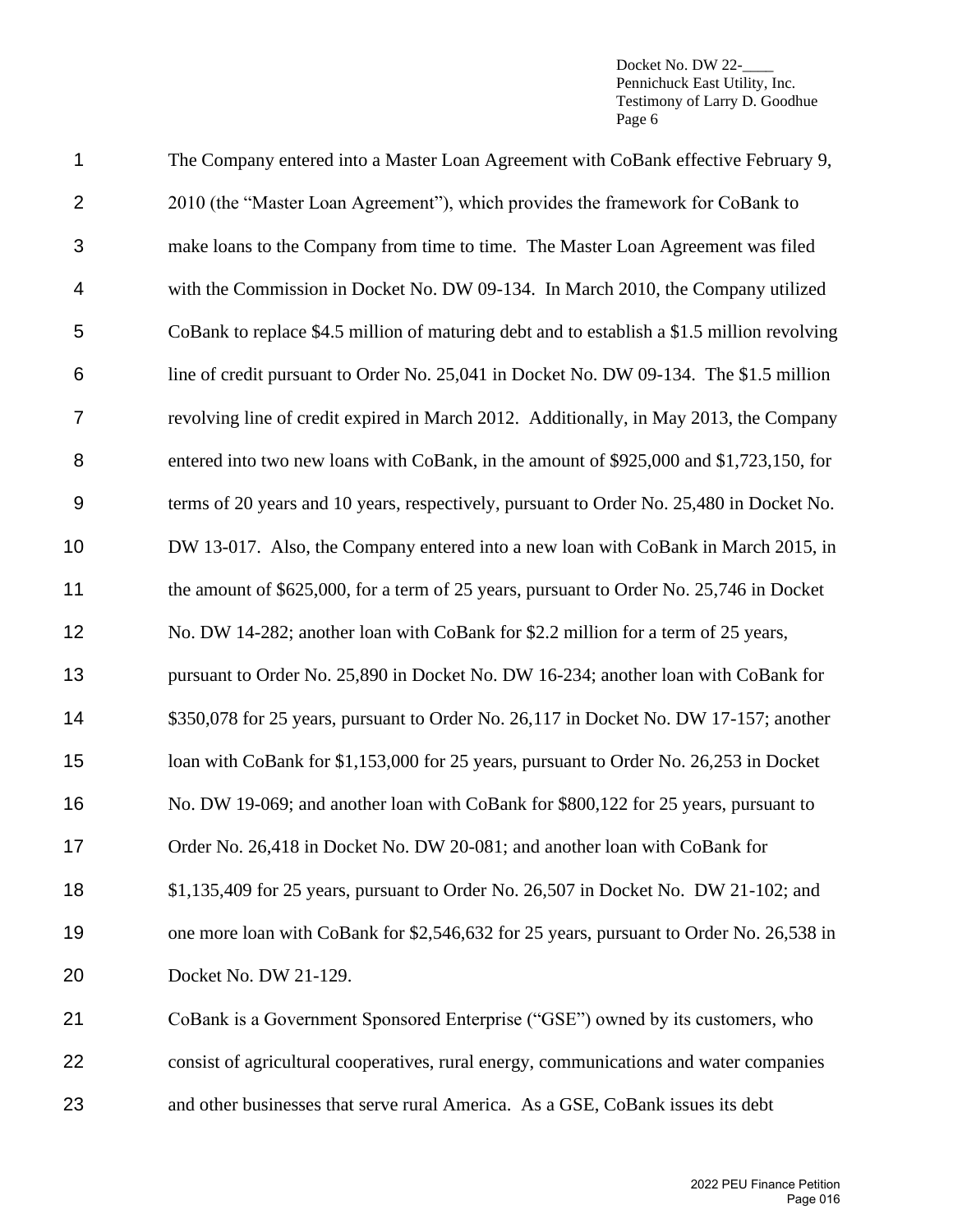| 1              |    | securities with the implicit full faith and credit of the US Government and uses these low- |
|----------------|----|---------------------------------------------------------------------------------------------|
| $\overline{2}$ |    | cost funds to make loans to businesses like the Company that meet its charter               |
| 3              |    | requirements. As a result of the implicit backing of the US Government, CoBank's            |
| 4              |    | borrowing costs are less than commercial banks and financial institutions and the lower     |
| 5              |    | costs are passed on to its borrowers. In addition to the lower rates, CoBank loans          |
| 6              |    | generally have fewer covenants or restrictions as compared to loans from commercial         |
| 7              |    | banks and other financial institutions.                                                     |
| 8              | Q. | What are the basic terms of the proposed CoBank term loan financing?                        |
| 9              | A. | While the final terms and interest rates are subject to change based on CoBank's due        |
| 10             |    | diligence (which is in progress) and market conditions, the Company expects to obtain a     |
| 11             |    | \$665,936 term loan with a 25-year amortization, with level monthly principal and interest  |
| 12             |    | payments with an interest rate to be determined based on market conditions (currently       |
| 13             |    | estimated at 4.5% per annum). The proceeds from this new CoBank loan will be used to        |
| 14             |    | paydown and refinance amounts used to fund 2021 capital expenditures, not funded by         |
| 15             |    | SRF or DWGTF loans/grants or 0.1 DSRR funds. The new CoBank loan will provide               |
| 16             |    | permanent financing for these long-lived assets. The new CoBank loan will be secured        |
| 17             |    | by (i) a security interest in the Company's equity interest in CoBank (consisting of the    |
| 18             |    | Company's \$212,825.39 equity investment in CoBank and the Company's right to               |
| 19             |    | receive patronage dividends) and (ii) the unconditional guarantee of the Company's          |
| 20             |    | obligations to CoBank by Pennichuck pursuant to the Guarantee of Payment by                 |
| 21             |    | Pennichuck in favor of CoBank dated as of February 9, 2010 (the "Guaranty"), a copy of      |
| 22             |    | which was also filed with the Commission in Docket No. DW 09-134. The Company's             |
| 23             |    | equity investment in CoBank consists of an initial \$1,000 investment pursuant to the       |
|                |    |                                                                                             |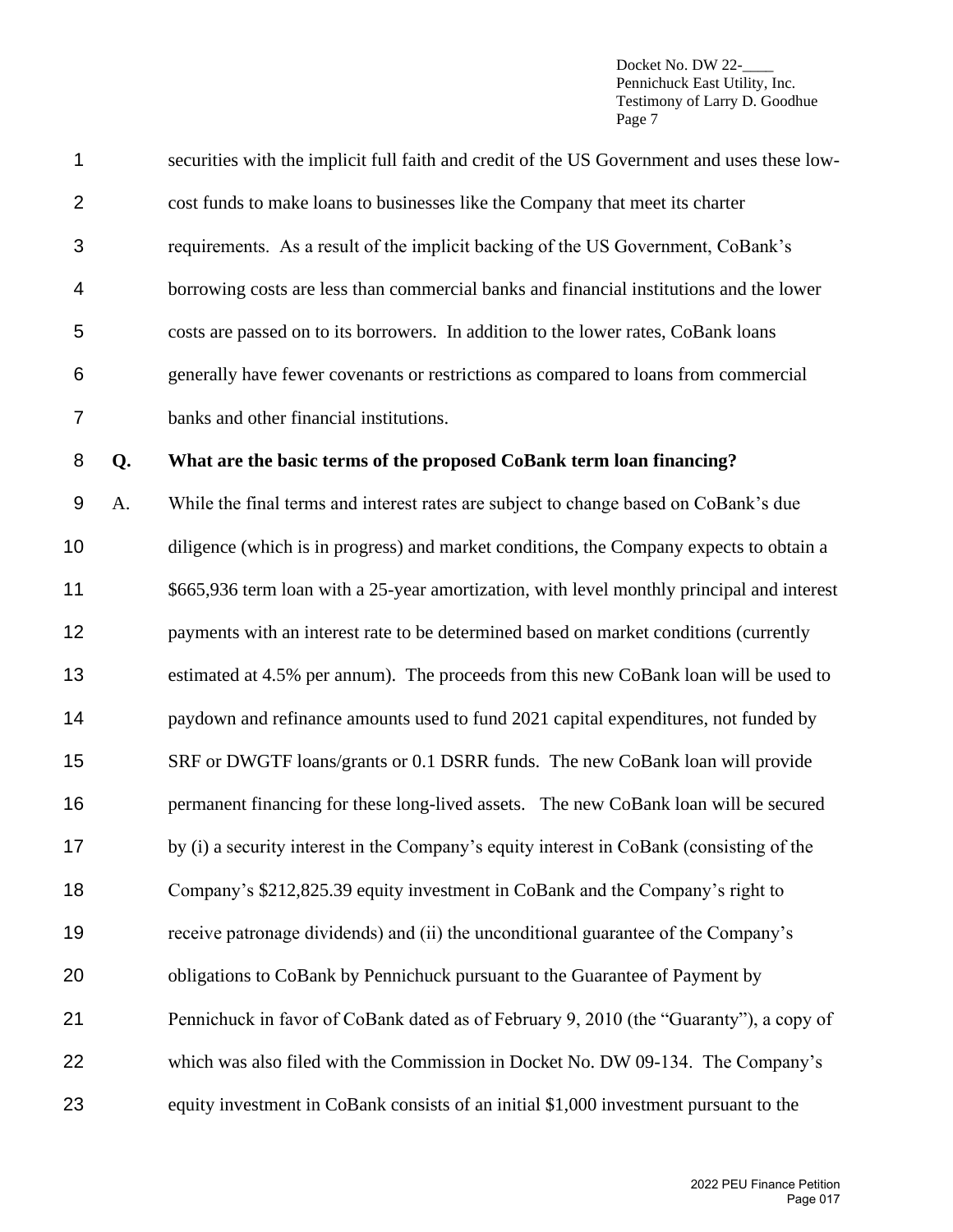| 1              |    | Master Loan Agreement cited earlier, as well as the accumulation of the equity portion of  |
|----------------|----|--------------------------------------------------------------------------------------------|
| $\overline{2}$ |    | the annual patronage earned by the Company, associated with its existing debt              |
| 3              |    | obligations with CoBank. A copy of CoBank's Non-Binding Summary of Terms and               |
| 4              |    | Conditions is attached as Exhibit LDG-5.                                                   |
| 5              | Q. | Are there any other important terms or benefits related to borrowing from                  |
| 6              |    | CoBank?                                                                                    |
| $\overline{7}$ | A. | Yes, as I mentioned earlier, CoBank is organized as a cooperative which means it is        |
| 8              |    | owned and controlled by its members who use its products or services (i.e. its borrowers). |
| 9              |    | A key cooperative principle is the return to customers of a portion of net margins based   |
| 10             |    | upon their use of the bank. This is accomplished through "patronage refunds" which         |
| 11             |    | includes the distribution to patronage customers of net margins remaining after payment    |
| 12             |    | of preferred stock dividends, deducting operating and interest expenses and amounts        |
| 13             |    | retained as core surplus. While not guaranteed, each year the Board of Directors of        |
| 14             |    | CoBank targets a distribution amount which is returned (in the subsequent year) to its     |
| 15             |    | borrower/members based on the annual average accruing loan volume. While these             |
| 16             |    | "patronage" payments are not guaranteed, the Company expects to reflect the patronage      |
| 17             |    | refunds in rates in future test years based on the receipt of the payments. The Company's  |
| 18             |    | experience with patronage refunds associated with all of the current amounts borrowed      |
| 19             |    | from CoBank, as highlighted earlier in this testimony, is as follows:                      |
| 20             |    | 2010 earned patronage of \$37,355,                                                         |
| 21             |    | 2011 earned patronage of \$43,108,                                                         |
| 22             |    | 2012 earned patronage of \$41,482,                                                         |
|                |    |                                                                                            |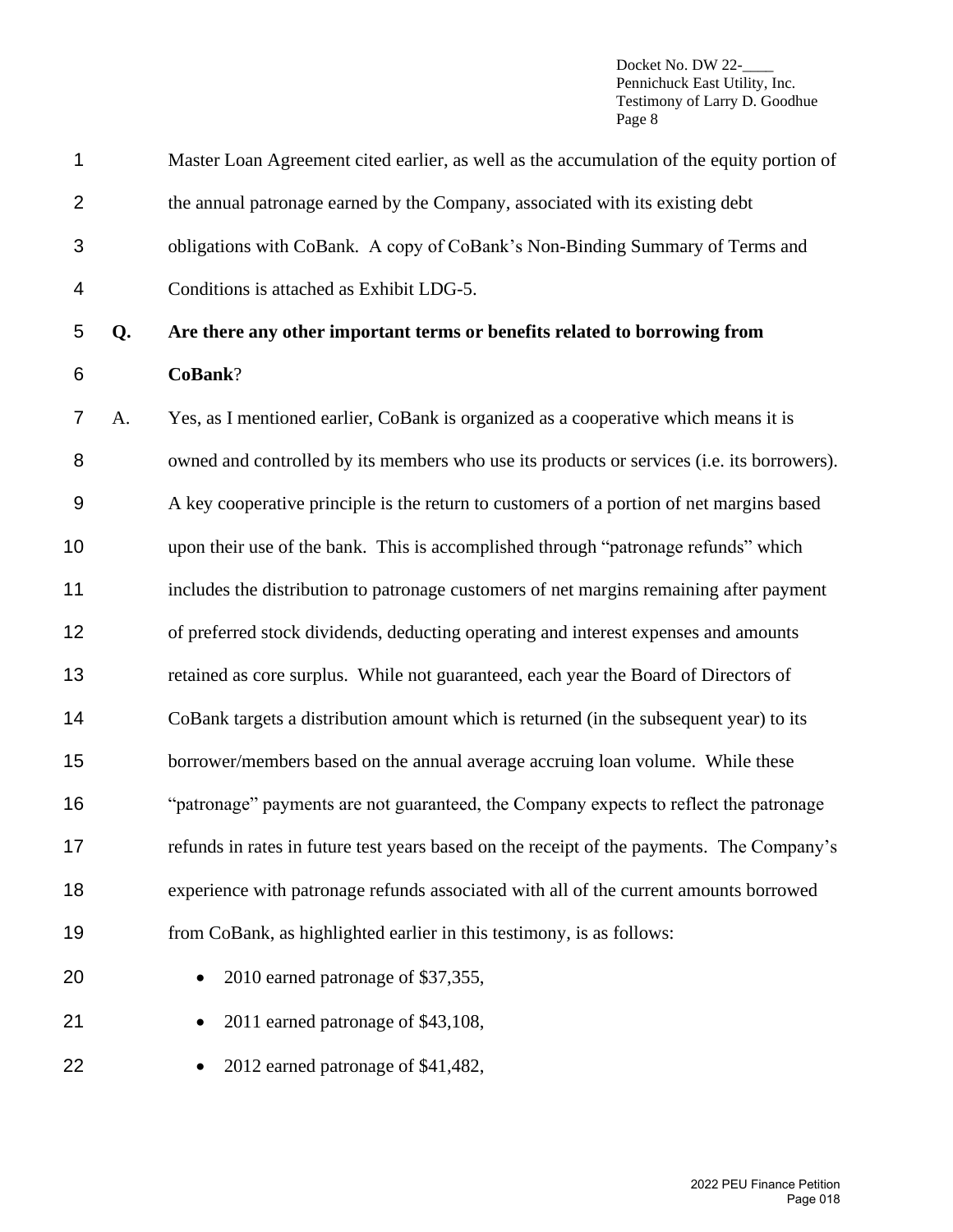| 21             |    | financings?                                                                            |
|----------------|----|----------------------------------------------------------------------------------------|
| 20             | Q. | What other options has the Company considered other than the proposed CoBank           |
| 19             |    |                                                                                        |
| 18             |    | a deferred debit on the balance sheet.                                                 |
| 17             |    | expense when received in accordance with GAAP. The equity portion is accounted for as  |
| 16             |    | 49.6% equity. The Company accounts for the cash portion as a reduction in interest     |
| 15             |    | 2019 the mix was 65% and 35%; and for the year 2020 the mix was 50.4% cash and         |
| 14             |    | and equity was 75% and 25%; for the year 2018 the mix was 60% and 40%; for the year    |
| 13             |    | cash and equity was 35% and 65%; whereas for the years 2012 thru 2017 the mix of cash  |
| 12             |    | as a mix of cash and equity stock in CoBank; for the years 2010 and 2011, the mix of   |
| 11             |    | calendar year 2020 was paid to the Company in early April 2021). The 1% is distributed |
| 10             |    | balance, paid to the Company in March of the following year (i.e. patronage earned in  |
| $9\,$          |    | In general, CoBank's annual patronage has been 1% of the one-year average daily loan   |
| 8              |    | 2020 earned patronage of \$62,574.                                                     |
| 7              |    | 2019 earned patronage of \$30,575, and                                                 |
| 6              |    | 2018 earned patronage of \$26,359,                                                     |
| 5              |    | 2017 earned patronage of \$20,706,                                                     |
| 4              |    | 2016 earned patronage of \$71,432,                                                     |
| 3              |    | 2015 earned patronage of \$66,012,                                                     |
| $\overline{2}$ |    | 2014 earned patronage of \$63,638,<br>$\bullet$                                        |
| 1              |    | 2013 earned patronage of \$57,351,                                                     |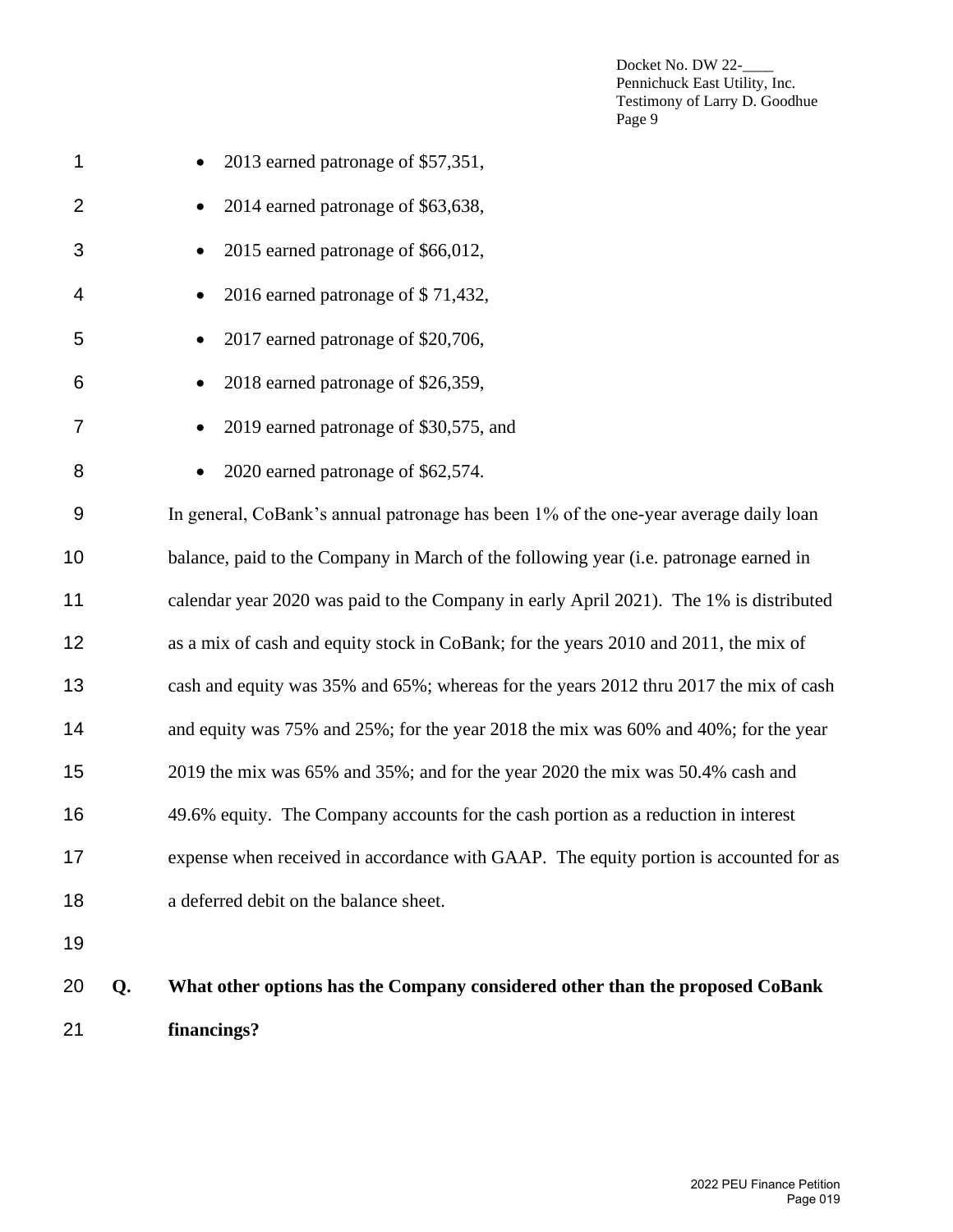| $\mathbf 1$    | A. | The Company has explored options with several potential funding agencies over the past       |
|----------------|----|----------------------------------------------------------------------------------------------|
| $\overline{2}$ |    | several years. The Company has determined that tax exempt debt bond financing through        |
| 3              |    | the Business Finance Authority of New Hampshire ("BFA") lending is not available, as         |
| 4              |    | the overall borrowing levels for the Company do not meet the minimum bonding                 |
| 5              |    | threshold amounts, even when aggregated over a three-year needs analysis. As evidenced       |
| 6              |    | in this petition, as well as petitions filed and approved in previous years, the Company     |
| $\overline{7}$ |    | has been able to access some funding from the State Revolving Fund or the Drinking           |
| 8              |    | Water and Groundwater Trust Fund, for certain eligible and qualifying capital projects.      |
| 9              |    | However, even though a couple of eligible projects in 2021 did qualify for SRF funding,      |
| 10             |    | the preponderance of the Company's capital projects for 2021 were not eligible for either    |
| 11             |    | SRF or DWGTF financing. As a result, the options to finance the remainder of the 2021        |
| 12             |    | capital projects was limited to taxable debt from banks or other financial institutions. For |
| 13             |    | banks, the Company has determined over the past several years that there are a limited       |
| 14             |    | number of truly eligible lending candidates due to considerations including the financial    |
| 15             |    | structure of the Company with respect to normal debt-equity ratios, the overall capital      |
| 16             |    | borrowing needs, meeting normal financial covenants, or due to acceptable credit ratings.    |
| 17             |    | At the end of the process, CoBank has become the only viable option currently available      |
| 18             |    | to finance these current needs.                                                              |
| 19             | Q. | What are the estimated issuance costs for these CoBank loans?                                |
| nn.            |    |                                                                                              |

 A. The anticipated estimated issuance costs total less than \$10,000 and relates primarily to legal costs which will be incurred to (i) review and revise the necessary loan documentation prepared by CoBank, and (ii) obtain Commission approval of the loans. The issuance costs will and amortized over the life of the CoBank loans. The annual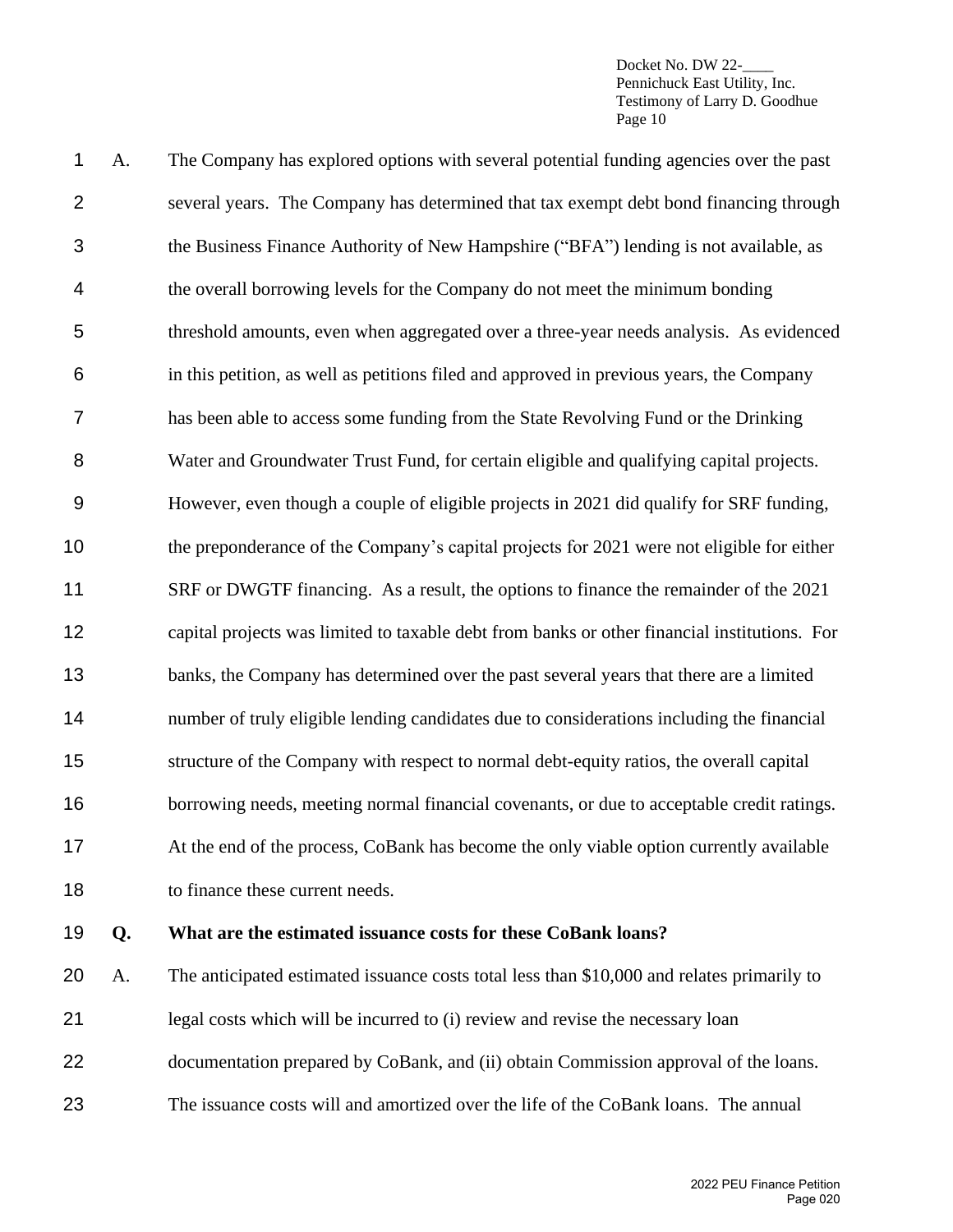| 1                |    | amortization expense of \$500, associated with the issuance costs, has not been reflected   |
|------------------|----|---------------------------------------------------------------------------------------------|
| $\overline{2}$   |    | in Schedules LDG-1 through 4, in Exhibits LDG 1-4B due to its immateriality with            |
| 3                |    | respect to the overall analysis and impact of this proposed financing.                      |
| 4                |    |                                                                                             |
| 5                | Q. | Please explain Schedule LDG-1, entitled "Balance Sheet for the Twelve Months"               |
| 6                |    | Ended December 31, 2021".                                                                   |
| $\overline{7}$   | A. | Schedule LDG-1, pages 1 and 2, presents the actual financial position of the Company as     |
| 8                |    | of December 31, 2021 and the pro forma financial position reflecting certain adjustments    |
| $\boldsymbol{9}$ |    | pertaining to the proposed CoBank \$665,936 term loan financing.                            |
| 10               | Q. | Please explain the pro forma adjustments on Schedule LDG-1.                                 |
| 11               | A. | Schedule LDG-1, page 1, reflects the pro forma adjustments to record the net assets         |
| 12               |    | related to the capital projects funded by the CoBank term loan, and to record the net       |
| 13               |    | amount needed to record a full year of depreciation (as an adjustment to the half-year      |
| 14               |    | convention already booked for the assets as of $12/31/2021$ ; there are no amounts          |
| 15               |    | reflected to adjust Plant Assets for the \$665,936 cost of the net assets or to reflect the |
| 16               |    | Cost of Removal, of \$66,594, as the actual amounts for these entries and projects have     |
| 17               |    | already been included in the 12/31/2021 financial statements for these used and useful      |
| 18               |    | assets as of year-end. Schedule LDG-1, page 2 (Asset Line of Credit funds), establishes     |
| 19               |    | the total CoBank loan of \$665,936, as well as the repayment of \$665,936 of FALOC          |
| 20               |    | advances related to the 2021 capital improvements that were funded out of the               |
| 21               |    | Company's working capital and intercompany borrowings from Pennichuck.<br>And, this         |
| 22               |    | schedule also reflects the income impact on retained earnings related to costs associated   |
| 23               |    | with the financings, as reflected on Schedule LDG-2. Schedule LDG-1, page 2, also           |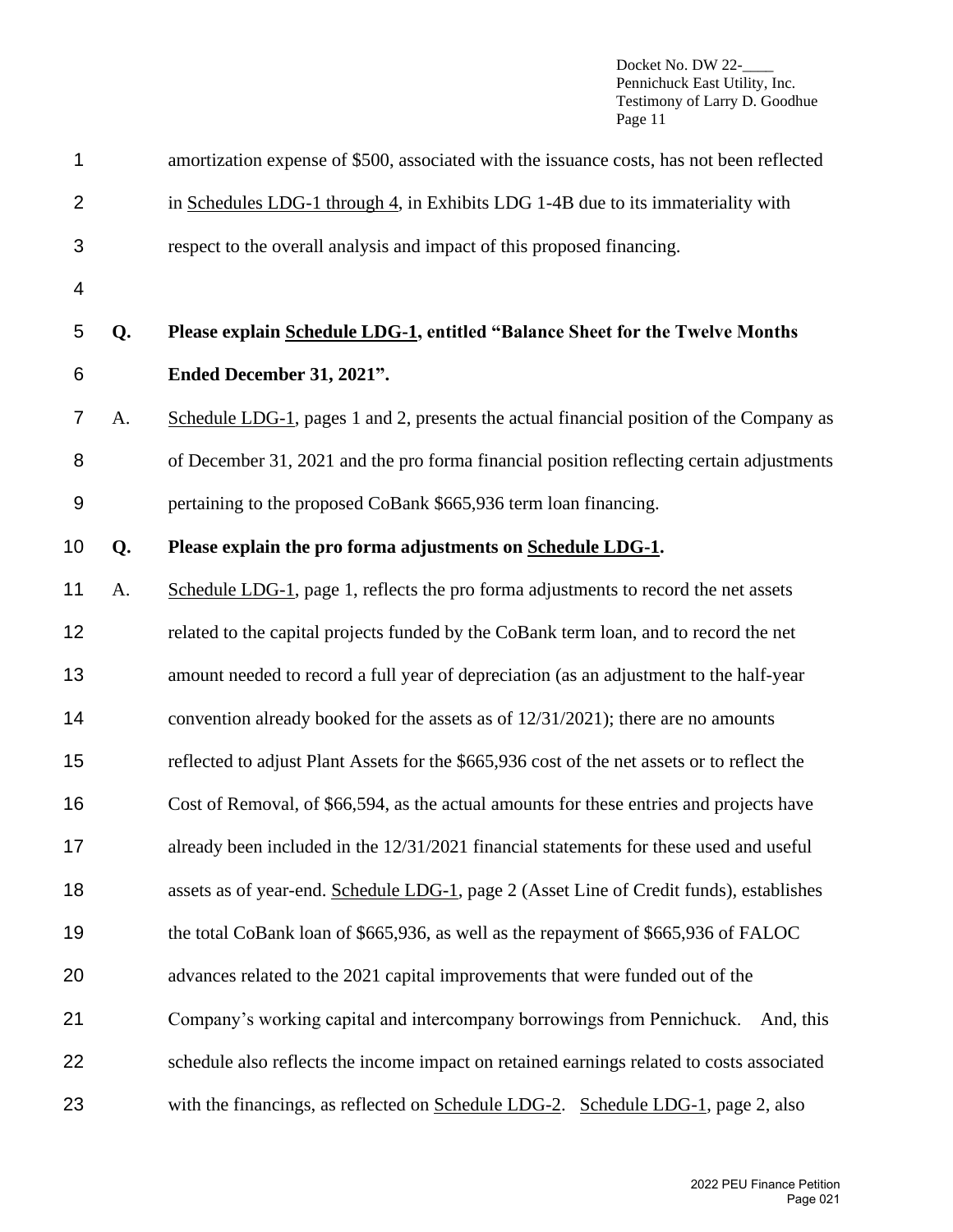- records the use of a small amount of intercompany funds to support some of the related expenses.
- **Q. Mr. Goodhue, please explain Schedule LDG-2 entitled "Operating Income Statement for the Twelve Months Ended December 31, 2021".**  A. As indicated previously, the issuance costs associated with the financing are not expected to be significant and are not reflected in Schedule LDG-2, page 1. Schedule LDG-2, page 1, presents the pro forma impact of this financing on the Company's income statement for the twelve-month period ended December 31, 2021. **Q. Please explain the pro forma adjustments on Schedule LDG-2.** A. Schedule LDG-2, page 1, contains three adjustments. The first adjustment records the estimated increase in interest expense related to additional debt raised at interest rates of 4.5% per annum. The second adjustment records the estimated depreciation and property taxes on the new assets. The third adjustment records the income tax effect of the additional pro forma interest expense, depreciation and property tax expenses, using an effective combined federal and state income tax rate of 27.08%. **Q. Please explain Schedule LDG-3 entitled "Proforma Capital Structure"** A. Schedule LDG-3 illustrates the Company's pro forma impact on the Company's existing Capital Structure as of December 31, 2021. **Q. Please explain Schedule LDG-4A entitled "Projected Rate Impact on Single Family Residential Home" A.** Schedule LDG-4A illustrates the Company's pro forma impact from this financing on the average single-family residential home's water bill, as it pertains to the rates that were
- approved under Docket No. DW 20-156.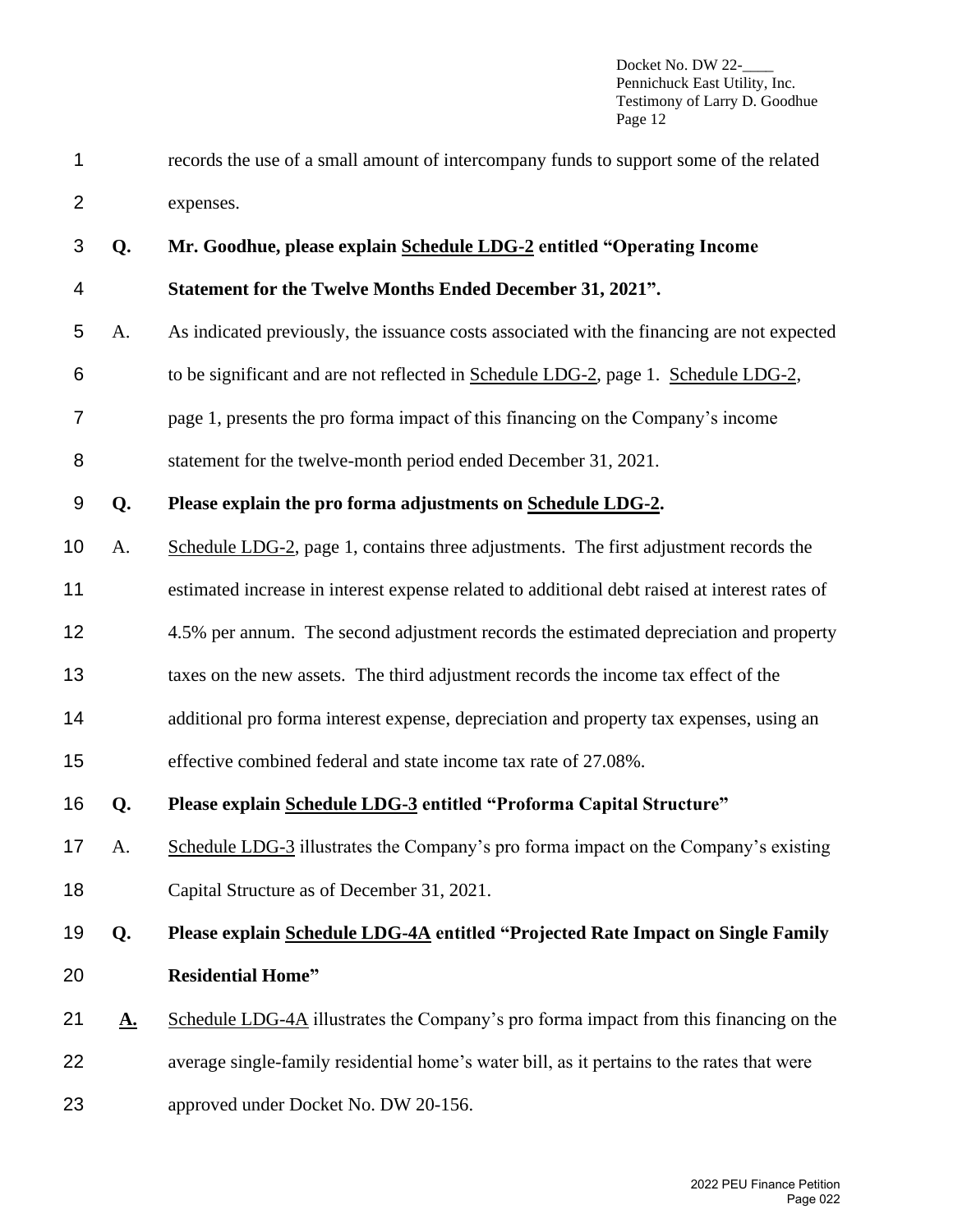| 1               | Q.        | Please explain Schedule LDG-4B entitled "Proforma Cost of Long Term Debt"                |
|-----------------|-----------|------------------------------------------------------------------------------------------|
| $\overline{2}$  | <u>A.</u> | Schedule LDG-4B illustrates the Company's pro forma impact on the Company's              |
| 3               |           | Weighted Average Cost of Long-Term Debt as of December 31, 2021.                         |
| 4               | Q.        | Mr. Goodhue, are there any covenants or restrictions contained in the Company's          |
| 5               |           | other bond and debt agreements which would be impacted by the issuance of debt           |
| 6               |           | under this proposed financing?                                                           |
| 7               | A.        | Yes. Section 6(c) of the Loan Agreement between Pennichuck and TD Bank, NA (the          |
| 8               |           | "Bank") prohibits Pennichuck or its subsidiaries from incurring additional indebtedness  |
| 9               |           | without the express prior written consent of the Bank, except for certain allowed        |
| 10              |           | exceptions. One of the listed exceptions, in Section $6(c)(v)$ the Company may incur new |
| 11              |           | indebtedness up to \$1.5 million per annum, on an unsecured basis, with CoBank, ACB or   |
| 12              |           | equivalent lender, provided that TD Bank, N.A. is provided at least 30 days prior to     |
| 13              |           | written notice related to said indebtedness. The Company is providing written notice to  |
| 14              |           | TD Bank contemporaneous with this filing and attaches a copy of that as Exhibit LDG-     |
| 15              |           | 6A and Exhibit 6B.                                                                       |
| 16              | Q.        | What is the status of corporate approvals for CoBank Financings?                         |
| 17 <sub>1</sub> | A.        | The CoBank financings have been approved by the Company's and Pennichuck's Boards        |
| 18              |           | of Directors as documented in Exhibit LDG-7 and Exhibit LDG-8, and have been             |
| 19              |           | submitted, concurrently and in parallel, for approval by Pennichuck's sole shareholder,  |
| 20              |           | the City of Nashua. The Company will supplement its Petition with documentation          |
| 21              |           | showing the City's approval when available in mid to late April.                         |
| 22              | Q.        | Do you believe that the CoBank Financings and the Intercompany Refinancing will          |
| 23              |           | be consistent with the public good?                                                      |